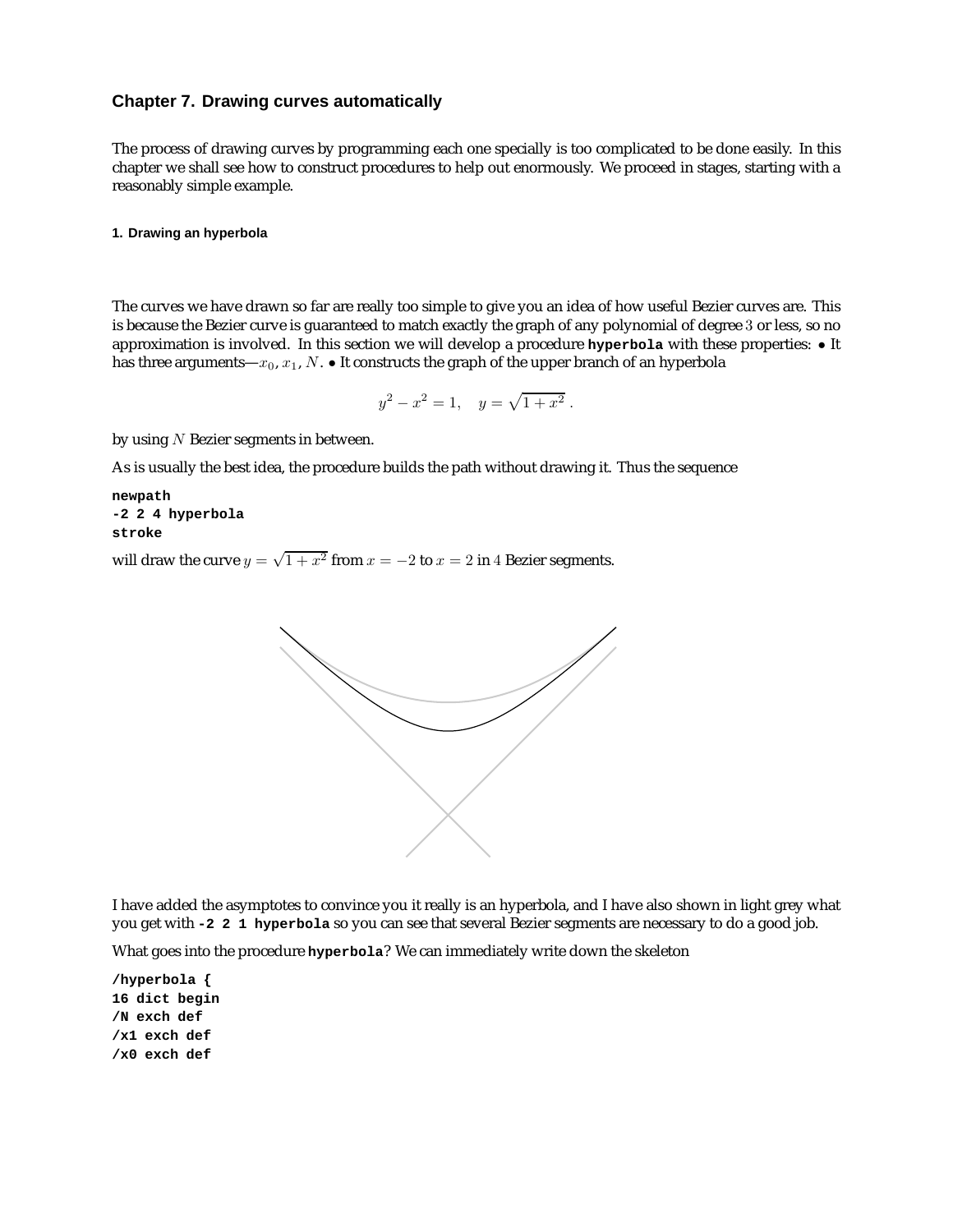**...**

**end**

**} def**

and we must now fill in the real computation. First we set a step size  $h = (x_1 - x_0)/N$ :

### **/h x1 x0 sub N div def**

Then we introduce variables x and y which are going to change as the procedure runs, and move to the first point on the graph. It will also help to keep a variable  $s$  to hold the current value of the slope. Note that if

$$
y = f(x) = \sqrt{1 + x^2} = (1 + x^2)^{1/2}
$$

then

$$
s = f'(x) = (1/2)(2x)(1 + x^2)^{-1/2} = \frac{x}{\sqrt{1 + x^2}} = \frac{x}{y}.
$$

```
/x x0 def
/y 1 x x mul add sqrt def
/s x y div def
x y moveto
```
Now we must build N Bezier segments, using a **repeat** loop.

```
N {
   x 0.33333 h mul add
   y h 0.33333 mul s mul add
   /x x h add def
    /y 1 x x mul add sqrt def
    /s x y div def
   x h 0.33333 mul sub
   y h 0.33333 mul s mul sub
   x y
    curveto
```
# **} repeat**

and that's it.

We could make this program somewhat more readable and more flexible if we add to it a couple of procedures which calculate  $f(x)$  and  $f^\prime(x)$ , instead of doing it in line. Each of the procedures should have a single argument  $x$ . They are short enough that we do not need to use a variable inside them. Explicitly:

```
% sqrt(1 + xˆ2)
/f {
    dup mul 1 add sqrt
} def
% x/sqrt(1 + xˆ2)
/df {
    dup dup mul 1 add sqrt div
} def
```
Recall that **dup** just duplicates the item on the top of the stack. The new loop would be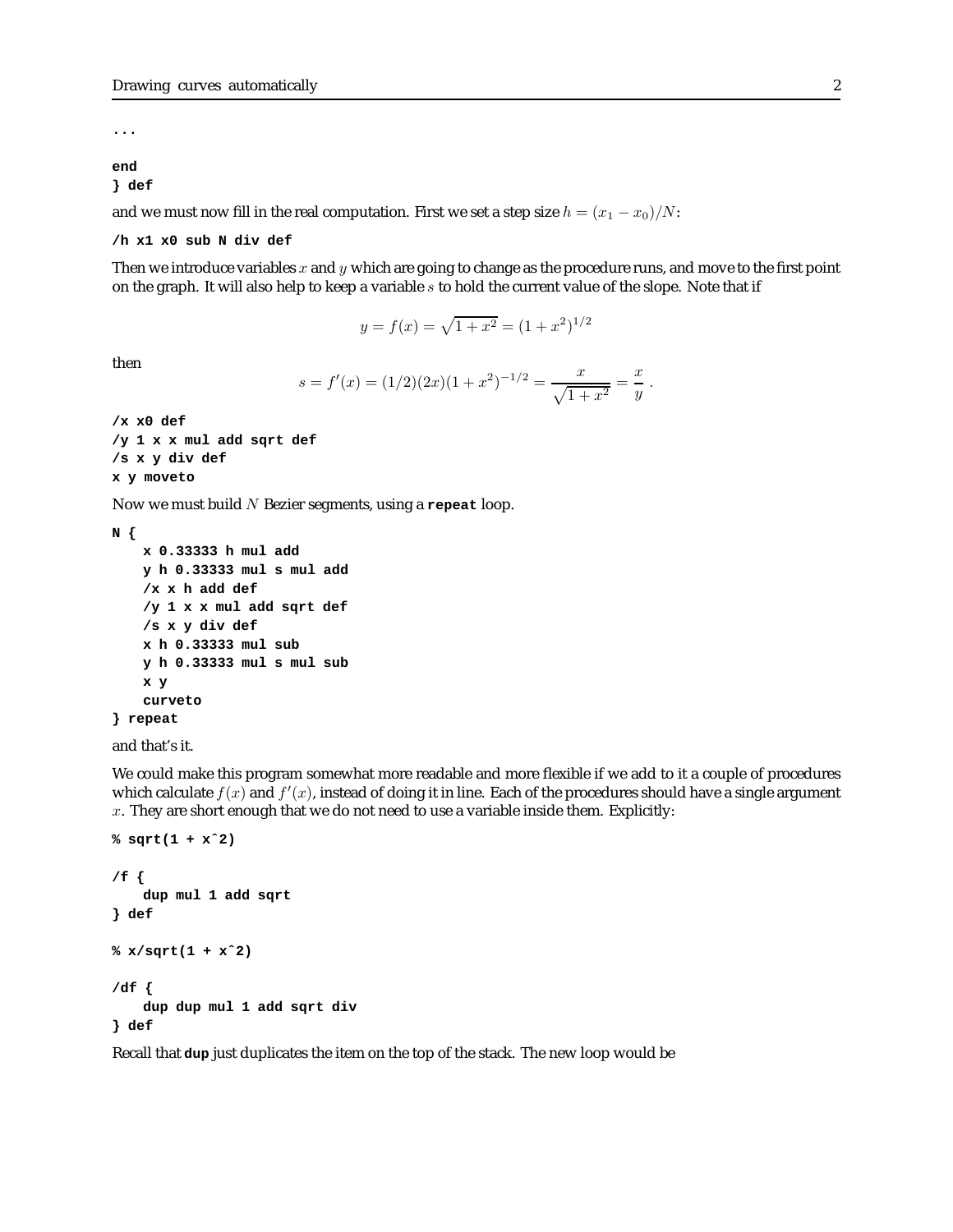```
N {
   x 0.33333 h mul add
   y h 0.33333 mul s mul add
    /x x h add def
    /y x f def
    /s x df def
   x h 0.33333 mul sub
   y h 0.33333 mul s mul sub
   x y
   curveto
} repeat
```
It would be better to have a single procedure that calculates  $f(x)$  and  $f^\prime(x)$  all in one package. For one thing, it would be more efficient since we wouldn't have to calculate square roots more often than necessary. For another, I prefer to have things that go together  $\ldots$  well, go together. The calculation of  $f(x)$  and  $f'(x)$  are related, and if you modify one to draw some different graph, then you will have to modify the other. For this reason they should be dealt with in one visible and indivisible unit. We can do this by using a single procedure with one argument x and as output an array of two numbers  $[y s]$ . But now a variable to hold the value of x is useful. It might be a good idea here to exhibit all procedures we are using:

```
/f {
    2 dict begin
    /x exch def
    /y 1 x x mul add sqrt def
[
    y
    x y div
]
end
} def
% x0 x1 N
/hyperbola {
16 dict begin
/N exch def
/x1 exch def
/x0 exch def
\text{\% h} = (\text{x1} - \text{x0})/\text{N}/h x1 x0 sub N div def
/x x0 def
/F x f def
/y F 0 get def
/s F 1 get def
x y moveto
N {
    x 0.33333 h mul add
    y h 0.33333 mul s mul add
```
**% x -> [sqrt(1 + xˆ2), x/sqrt(1 + xˆ2)]**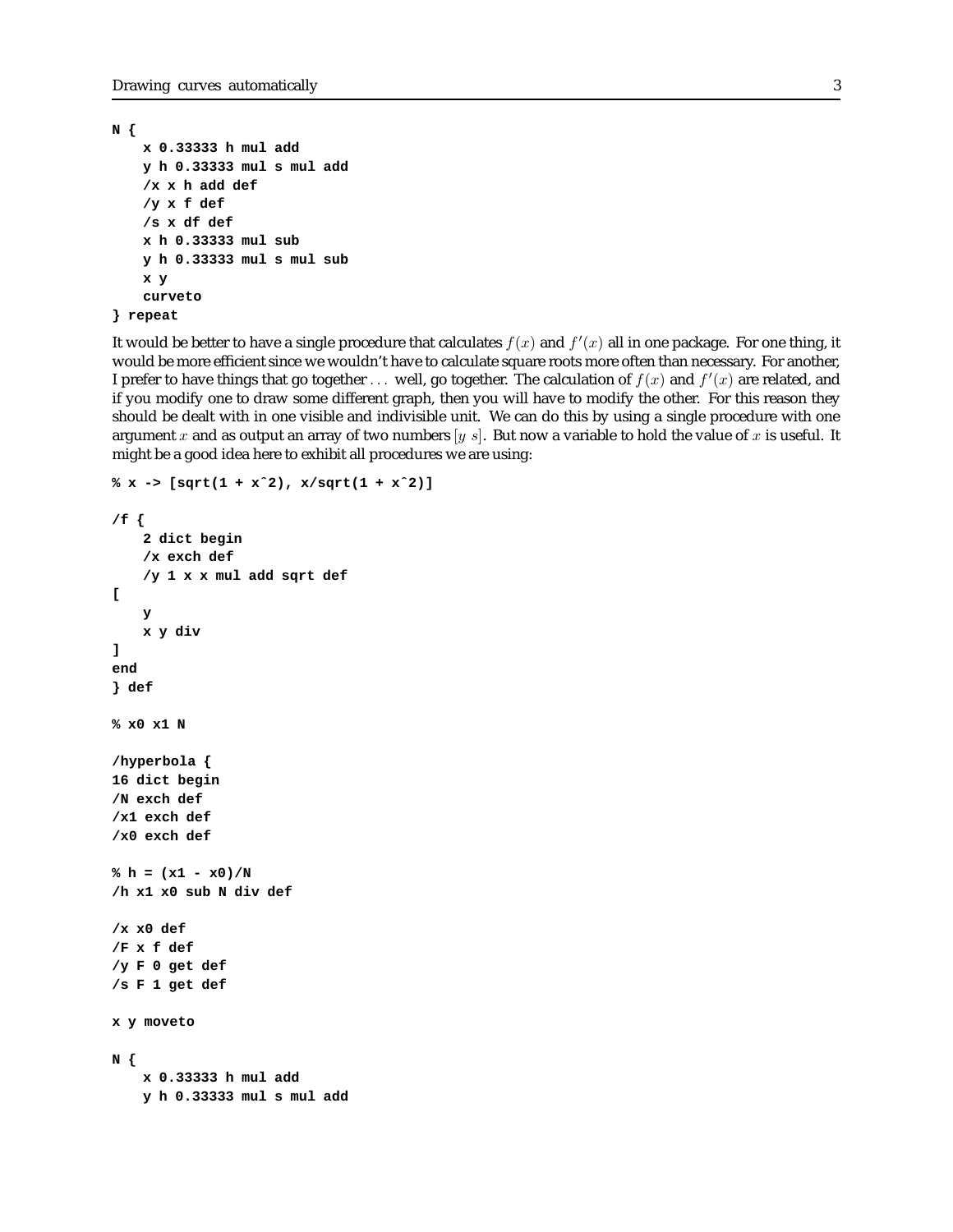```
/x x h add def
   /F x f def
   /y F 0 get def
   /s F 1 get def
   x h 0.33333 mul sub
   y h 0.33333 mul s mul sub
   x y
   curveto
} repeat
```
**end } def**

It is true that using a dictionary and an array has made the program somewhat less efficient than it was at the start. On the good side, the program is now perhaps a bit more readable—or perhaps not, depending probably on your own taste. It has one great virtue, however—it is a great deal more flexible. If we want to draw some other graph, we need only to rewrite the single procedure **f**, making sure that it, too, has <sup>a</sup> single argument x and returns an array of two values  $[y \, s]$ .

**Exercise 1.1.** Modify the procedure **f** so you can use essentially the same stuff to graph the function  $y = x^3 - x$ between  $-1$  and 1.

**Exercise 1.2.** Modify the procedure **f** so you can use essentially the same stuff to graph the function  $y = \sin x$ between  $-1$  and 1. Be careful about degrees and radians. Use it to draw the graph of sin x between  $x = 0$  and  $x = \pi$  with 1, 2, 4 segments, all on one plot. Make them successively lighter so you can distinguish them.

#### **2. Parametrized curves**

Not all curves in the plane are the graphs of functions. But almost any curve we can imagine is the union of a number of smooth segments, where each segment is a **parametrized path** in the plane.

Recall that a parametrized path is a pair of functions  $(x(t), y(t))$  defined for the parameter t in some given range, and that as t varies over the range we get a one dimensional curve of points in the plane. It is useful to keep in mind here a mildly important distinction between the **curve** and the **path**. The curve is a geometrical object—the thing you see—while the (parametrized) path is a particular way of describing points on the curve. If the curve is the unit circle around the origin, for example, we can think of it as the union of two graphs

$$
y = \pm \sqrt{1 - x^2}
$$

as x varies from  $-1$  to 1, and we can also think of it as the curve traversed by the points

$$
(\cos t, \sin t)
$$

as t ranges from 0 to  $2\pi$ .

The best way to think of a parametrized path is to think of the number  $t$  as representing time, and to picture a point moving along the path as t increases. The position at time t is  $(x(t), y(t))$ . At time  $t + h$  we are at position  $(x(t+h), y(t+h))$ , and the velocity at time t is therefore

$$
\lim_{h \to 0} ((x(t+h) - x(t))/h, (y(t+h) - y(t))/h) = (x'(t), y'(t)).
$$

To draw a parametrized curve we apply to each coordinate the procedure above. Suppose we are given endpoints  $(x_0, y_0)$  and  $(x_1, y_1)$ , as well as velocity vectors  $(x'_0, y'_0)$  and  $(x'_1, y'_1)$ . Then we get cubic polynomials  $P_x(t)$  and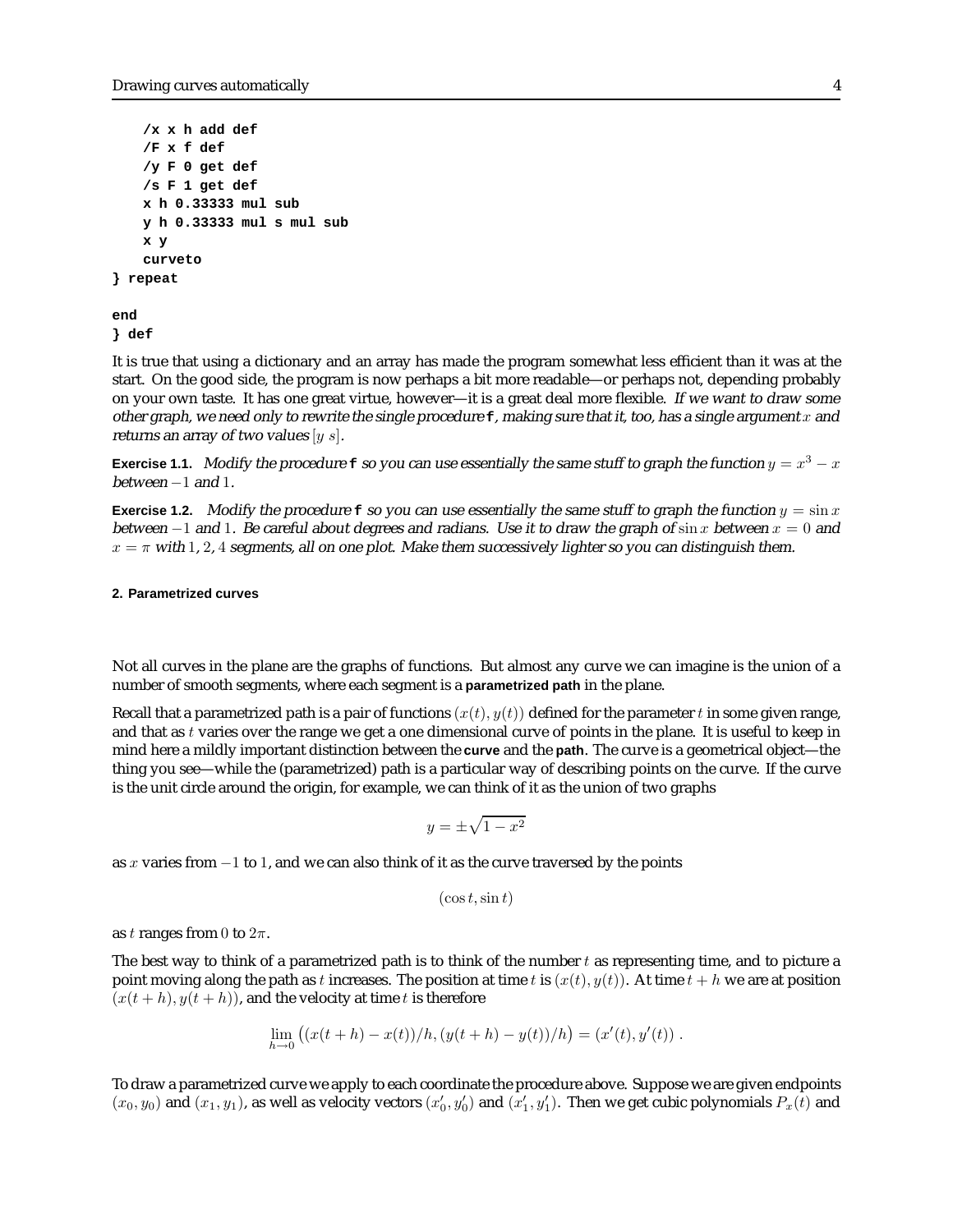$P_y(t)$  determined by the endpoint data. The path  $(P_x(t), P_y(t))$  will be a cubic approximation to the true curve. It can be drawn in PostScript in a way similar to that described above for graphs.

We associate to each of the coordinates x and y some interpolated points

| $\begin{bmatrix} x_{1/3} \\ y_{1/3} \end{bmatrix} = \begin{bmatrix} x_0 \\ y_0 \end{bmatrix} + \frac{\Delta t}{3} \begin{bmatrix} x'_0 \\ y'_0 \end{bmatrix}$ |  | $\left[ \begin{matrix} x_{2/3} \\ y_{2/3} \end{matrix} \right] = \left[ \begin{matrix} x_1 \\ y_1 \end{matrix} \right] - \frac{\Delta t}{3} \left[ \begin{matrix} x_1' \\ y_1' \end{matrix} \right]$ |  |  |
|---------------------------------------------------------------------------------------------------------------------------------------------------------------|--|------------------------------------------------------------------------------------------------------------------------------------------------------------------------------------------------------|--|--|
|                                                                                                                                                               |  |                                                                                                                                                                                                      |  |  |

These are the control points of the cubic segment.

And now the way you draw this cubic segment in PostScript is by the sequence

**newpath x[0] y[0] moveto x[1/3] y[1/3] x[2/3] y[2/3] x[1] y[1] curveto**

where I have written  $\mathbf{x}$ [0] for  $x_0$  etc.

Let's look again at the problem posed at the beginning of this section, and see how we would draw a parametrized path by using Bezier curves. We must first divide it up into a certain number of segments. Calculate the position and velocity at the endpoints of each of the segments. Move to the first point and add one Bezier curve for each segment. (The command **moveto** is not necessary in the intermediate curves, because drawing a Bezier curve in PostScript advances the current point to the end-point.) Then stroke it or fill it or clip it (if in the latter cases it is closed).

One curious fact is that although PostScript has a special command for drawing arcs of circles, behind the scenes it draws an arc as a sequence of Bezier curves! Internally, every path in PostScript is stored as a sequence of commands **moveto**, **lineto**, **curveto**, and **closepath**, along with accompanying data specified in device coordinates. A path is built without delay as you build it with commands like these in your program—the conversion from user to device coordinates takes place at the earliest moment possible. For example, if you type **0 0 moveto** the point **0 0** is converted when the command **moveto** is encountered, since it is just there that PostScript knows that **0 0** are the coordinates of a point. A path disappears when you start up a new one with **newpath**. (There are some magical tricks PostScript can perform by working with the internal representation of a path. If you want to know more about it, you can begin by looking up the PostScript command **pathforall**.)

#### **3. Drawing graphs automatically**

In the next section I'll explain a technique for drawing parametrized curves which will become a standard trick in your bag of tools. There are several new ingredients in it, and it may help if I explain one of them by improving the procedure for drawing hyperbolas along the same lines. We have already made that procedure reasonably flexible by isolating how the actual function  $f(x)$  is used to draw the graph. What I will do now is show how you can change functions by using the graphing function as an argument to <sup>a</sup> general procedure for making graphs. The only part of the procedure **hyperbola** which must be changed is the very first part. Since the procedure no longer draws only hyperbolas, its name must be changed. And it has an extra argument, the **name** of f. This must be a procedure into which you put  $x$  and out of which you get an array  $[f(x)\ f'(x)].$  So we must read this fourth argument, which in fact I make the first of four, and we must convert that name into a procedure so we can call it. The few lines of this procedure where it differs from the older one are here: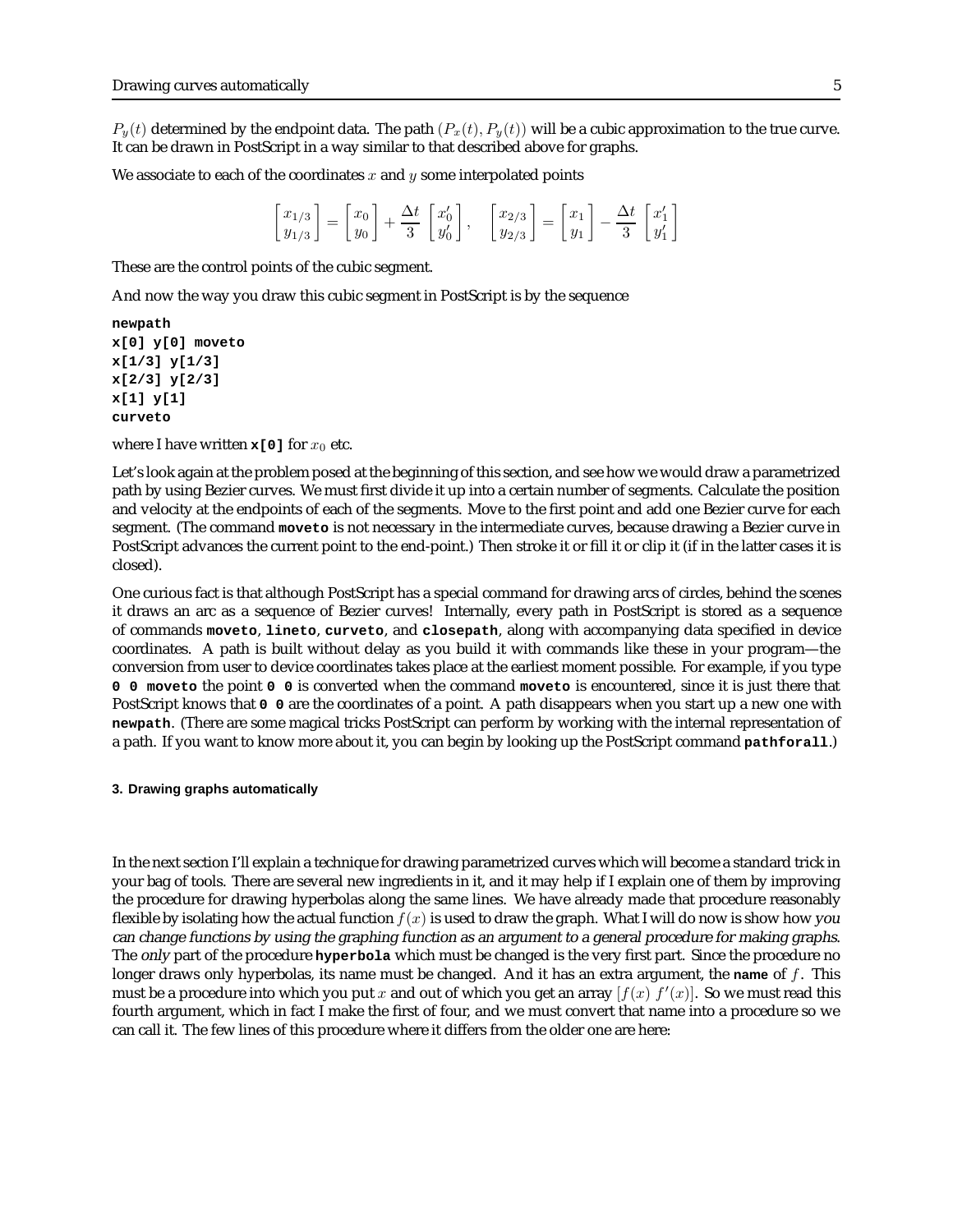```
/mkgraph {
16 dict begin
/N exch def
/x1 exch def
/x0 exch def
/f exch cvx def
Very simple. Here is a complete program which uses this to draw the graph of y = x^4.
% /f x0 x1 N
/mkgraph {
16 dict begin
/N exch def
/x1 exch def
/x0 exch def
/f exch cvx def
% h = (x1 - x0)/N
/h x1 x0 sub N div def
/x x0 def
/F x f def
/y F 0 get def
/s F 1 get def
x y moveto
N {
   x 0.33333 h mul add
   y h 0.33333 mul s mul add
   /x x h add def
   /F x f def
   /y F 0 get def
   /s F 1 get def
   x h 0.33333 mul sub
y h 0.33333 mul s mul sub
x y
curveto
} repeat
end
} def
% [xˆ4 4xˆ3]
/quartic {
    2 dict begin
    /x exch def
[
x x mul x mul x mul
x x mul x mul 4 mul
]
end
```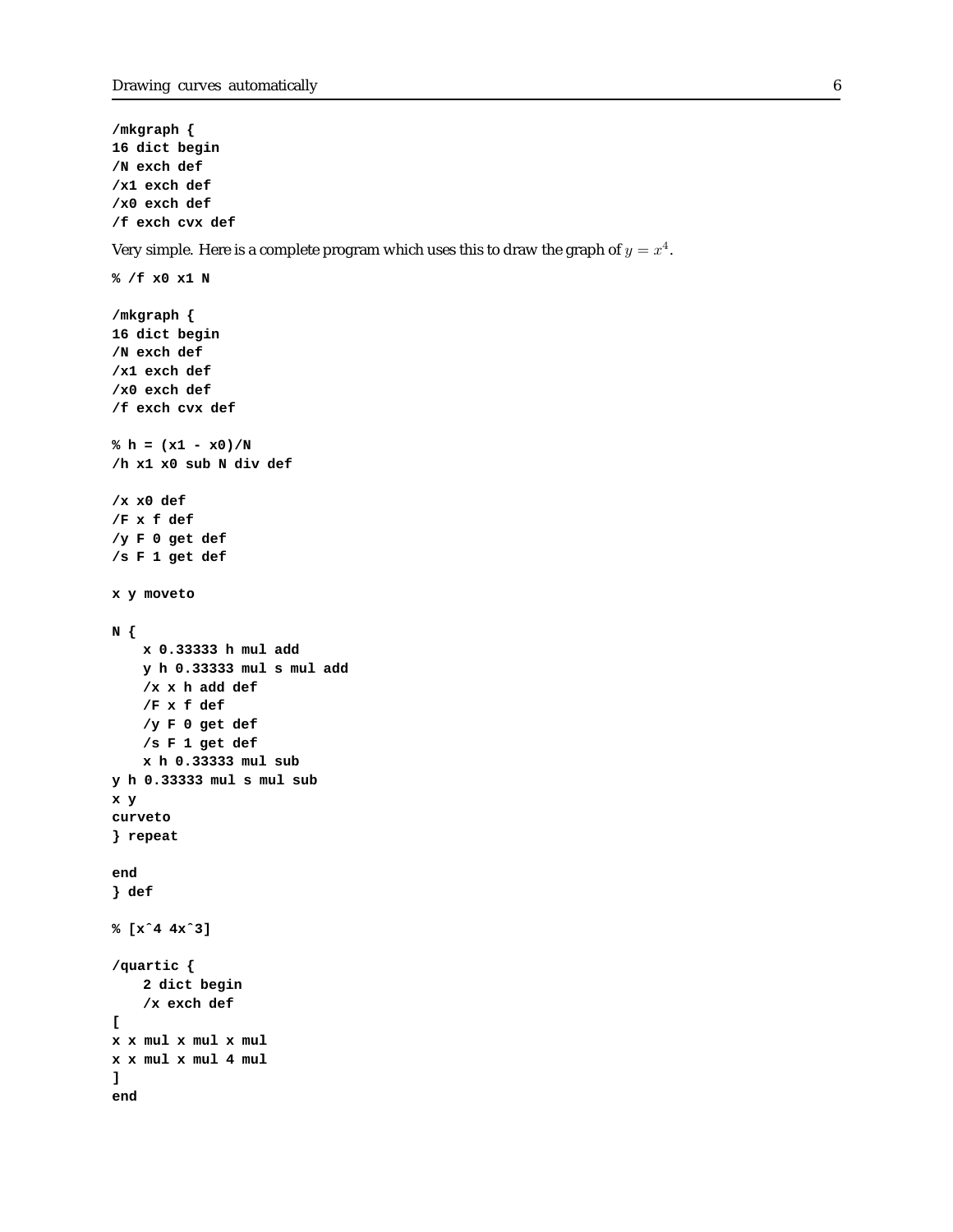**} def % ------------------------------------------- 72 72 scale 4.25 5.5 translate 0.012 setlinewidth**

**newpath /quartic -1 1 8 mkgraph stroke**

In the next section I shall introduce a procedure which is rather similar to this one. It differs in these aspects: (1) It deals with parametrized curves instead of graphs. (2) It allows you to use a single procedure to draw any one of a large family of curves, for example all of the graphs  $y = cx^4$  where c is a constant you can specify when you draw the curve. (3) It adds the new path to the path that already exists, if there is one.

**Exercise 3.1.** Write <sup>a</sup> PostScript procedure with the same arguments as **mkgraph** but which simply draws <sup>a</sup> polygon among the successive points. (This can be used to debug your calculus.)

**Exercise 3.2.** Write a PostScript procedure that will graph a polynomial between  $x_0$  and  $x_1$  with N Bezier segments. There are <sup>a</sup> number of things you have to think about: (1) For evaluating <sup>a</sup> polynomial in <sup>a</sup> program it is easiest to use an expression like  $5x^3 + 2x + 3x + 4 = ((5x + 2)x + 3)x + 4$ . (2) You will have to add an argument to this procedure to pass the polynomial coefficients as an array. Recall that **length** returns the size of an array.

#### **4. Drawing parametrized paths automatically**

If you are given a parametrized path and you want to draw it by using Bezier curves, you must calculate position and velocity at several points of the path. This is tedious and prone to error, and you will quickly ask if there is some way to get PostScript to do the work. This is certainly possible, if you can write a PostScript routine which calculates position and velocity for the parametrization. One tricky point is that we don't want to rewrite the drawing routine for every path we draw, but would like instead to put in the **parametrization** itself as an argument passed to the routine. The parametrization should be a procedure which has a single argument, namely a value of t, and returns data giving position and velocity for that value of t. We shall in fact do this, and make the name of the routine which calculates position and velocity one of the arguments. How PostScript handles this is somewhat technical, but you won't have to understand underlying details to understand the routine. Another tricky point is that we would like to make a routine for drawing a family of curves—we don't want to have to make separate routines for  $y = x^2$ ,  $y = 2x^2$ , etc. We would like to be able at least to write one routine that can draw  $y = cx^2$  for any specified constant c. This will be accomplished by passing to the routine an array of **parameters** to pick a specific curve from a family. The terminology is a bit clumsy: we have the parameters determining which path from a family is to be drawn and the variable  $t$  which parametrizes the curve. The last, to avoid confusion, I shall call the **parametrizing variable**.

I will first simply lay out the main routine we shall use from now on for drawing parametrized paths. It is a bit complicated. In the next two sections I shall explain how to use it and how it works.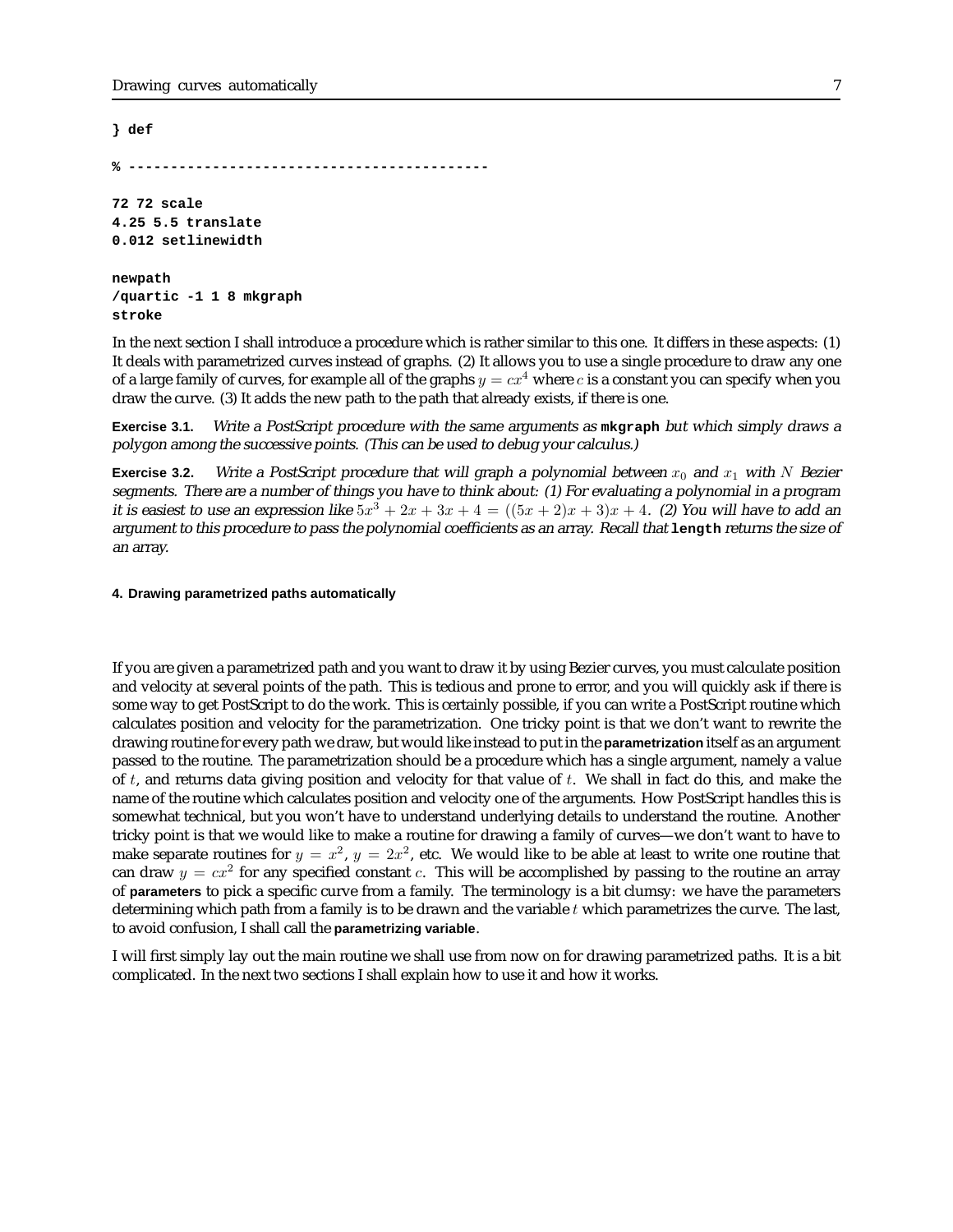```
% stack: [parameters] /f t0 t1 N
/mkpath {
16 dict begin
/N exch def
/t1 exch def
/t0 exch def
/f exch cvx def
/pars exch def
/h t1 t0 sub N div def
/h3 h 0.333333 mul def
/currentloc pars t0
f def
pars t0 f 0 get
aload pop
thereisacurrentpoint
{
   lineto
}
{
   moveto
}
ifelse
N { % x y = currentpoint
   currentloc 0 get 0 get % x0 dx0
   currentloc 1 get 0 get
   h3 mul
   add
   currentloc 0 get 1 get
   currentloc 1 get 1 get
   h3 mul
   add
   /t0 t0 h add def
   /currentloc pars t0 f def
   currentloc 0 get 0 get
   currentloc 1 get 0 get
   h3 mul sub
   currentloc 0 get 1 get
   currentloc 1 get 1 get
   h3 mul sub
   currentloc 0 get 0 get
   currentloc 0 get 1 get
   curveto
} repeat
end
} def
```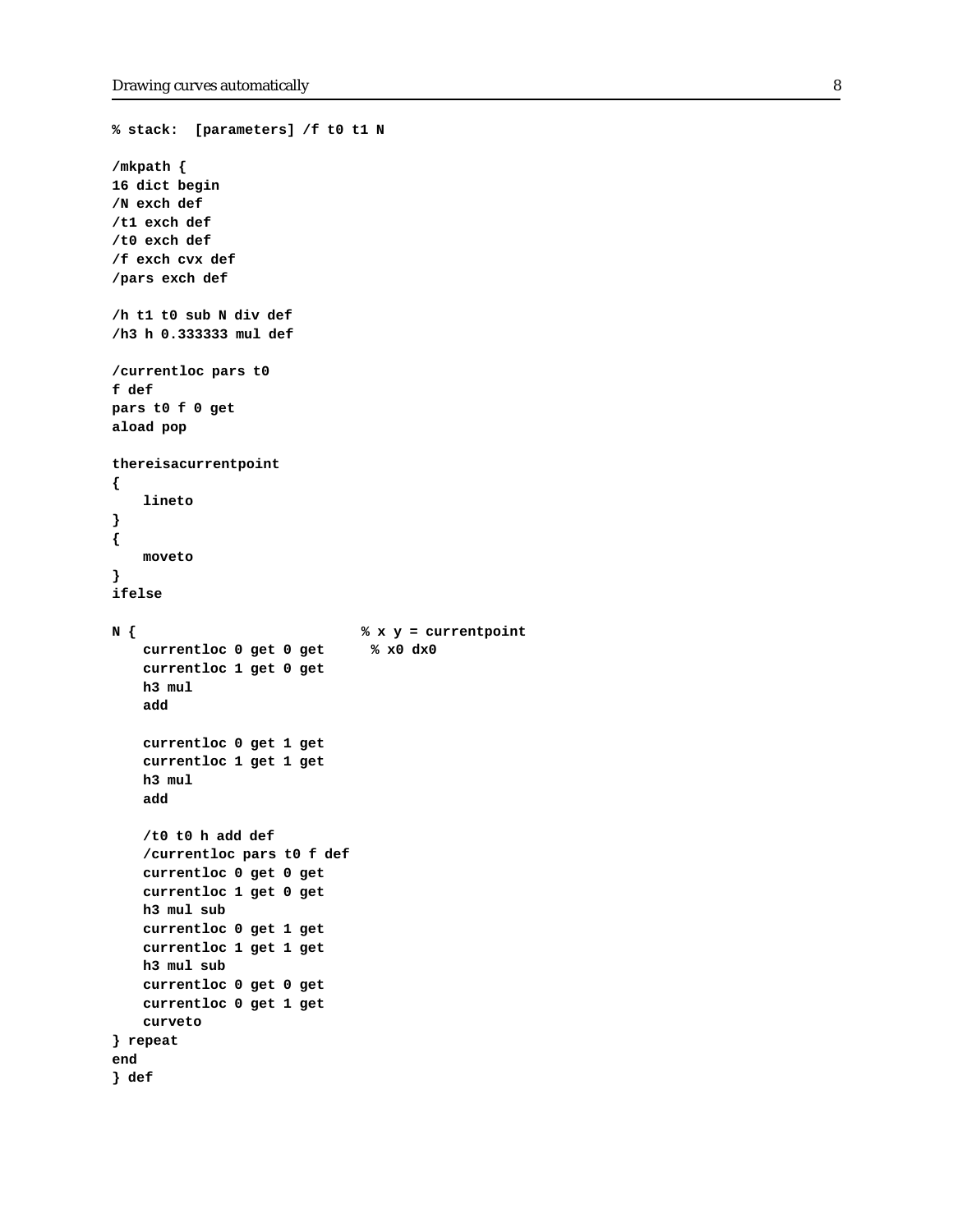We shall assume that this code is in a file called **mkpath.inc** (for inclusion).

#### **5. How to use it**

The input to the procedure consists of five items on the stack.

- First comes an array **[ ...** ] of parameters, which I shall say something more about in a moment. It can be just the empty array **[]**, but it must be there.
- Then follows the name of a routine specifying the parametrization in PostScript. A name in PostScript starts with the symbol  $\ell$ . As I have already said, this routine has two arguments. The first is an array of things which the routine can use to do its calculation. The second is the variable t. Its output (left on the stack) will be a  $2 \times 2$  matrix written according to my conventions as an array of two  $2D$  arrays.
- The third is the initial value of  $t$  for the path.
- The fourth is the final value of  $t$ .
- Fifth is the number  $N$  of Bezier segments to be drawn.

The most important, and complicated, item here is the parametrization routine.

For example, suppose we want to draw circles of varying radii, centred at the origin. The parametrization of such a circle is

$$
t \mapsto P(t) = (R\cos t, R\sin t)
$$

and the velocity vector of this parametrization is

$$
t \mapsto P'(t) = (-R\sin t, R\cos t)
$$

if t is in radians. The variable t is the parameter which traverse the path, while  $R$  is a parameter specifying which of several possible circles are to be drawn. Thus the input to the circle drawing routine will be a pair **[R] t** and output will be **[[xt yt][dxt dyt]]**.

Here is a more explicit block of PostScript code (assuming  $\pi$  defined elsewhere). Note that PostScript uses degrees instead of radians, but that the formula for the velocity vector assumes radians, and we must convert from radians to degrees.

```
/circle {
4 dict begin
/t exch def
/pars exch def
/R pars 0 get def
/t t 180 mul pi div def
[
[ t cos R mul t sin R mul ]
[ t sin neg R mul t cos R mul ]
]
end
} def
(mkpath.inc) run
newpath
[2] /circle 0 2 pi mul 8 mkpath
closepath
stroke
```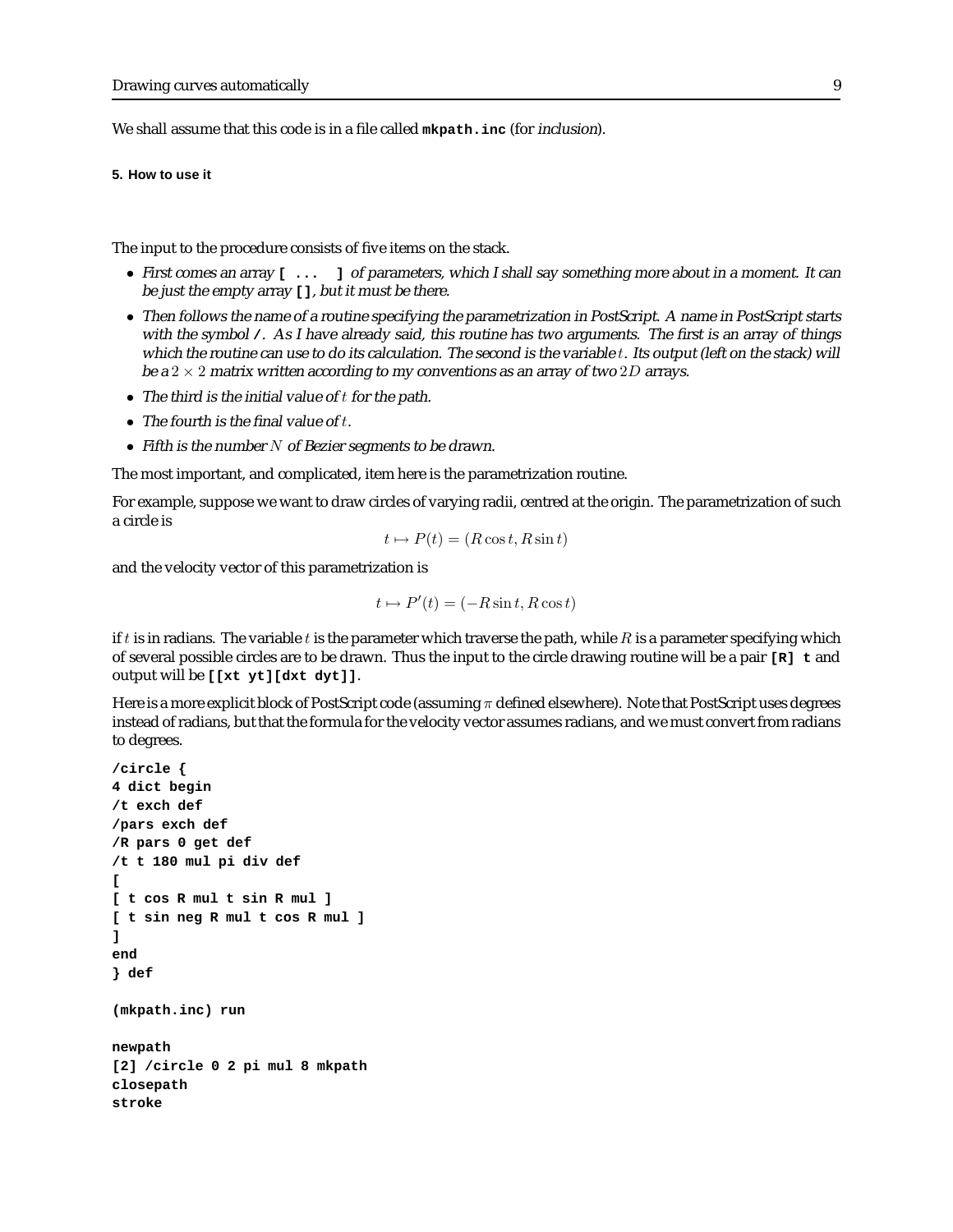This example shows among other things that the routine **mkpath** does not actually draw a path, but builds it just as the PostScript **curveto** does, and allows the programmer to decide what to do with it—to stroke it or fill it, for example, or even clip to it. In fact, the routine **mkpath** does something a bit more complicated. It adds to any path already drawn, by beginning with <sup>a</sup> straight line from the last point drawn to to the start of the path segment about to be built. This is the way the PostScript **arc** behaves, and it seems a good model to follow. At any rate, it is for this reason that the routine tests whether or not there already exists a current point. The overall effect is to allow you to build up a series of paths so as to make a rather complicated one. You might even draw several successive segments of the same path, for example, using a different value of the integer  $N$  (the fifth argument) to allow for parts of the path being more or less straight.

Another possibly interesting point is how to pass a procedure to another procedure. What we do in fact is to pass the name of the procedure (begun with **/**) to our routine, and the routine converts the name to a procedure with the command **cvx**.

The array of parameters can be of any size you want. It can even be empty if in fact you just want to draw one of a kind. But you will probably find that most paths you want to draw are just part of a larger family.

There is one other point. It is very common to get the formula for the velocity vector wrong, and usually you will draw rather wild curves instead of the correct one. There is a simple way to see if this is the case: you can use a routine that might be called **mkpolypath** which simply draws a polygonal path instead of one made up of Bezier segments. It has exactly the same usage as **mkpath**, but ignores the velocity vector in building the path, and can hence be used to see if the rest of your routine is working.

**Exercise 5.1.** Write <sup>a</sup> procedure **mkpolypath** which has the same arguments as **mkpath** but draws <sup>a</sup> polygon instead.

**Exercise 5.2.** Write down <sup>a</sup> parametrization of the ellipse

$$
\frac{x^2}{a^2} + \frac{y^2}{b^2} = 1 \; .
$$

Write <sup>a</sup> procedure which will draw it. For example you would write **3 4 drawellipse**.

**Exercise 5.3.** Draw the image of the  $12 \times 12$  grid centred at  $(0,0)$ , under the map  $(x, y) \mapsto (x^2 - y^2, 2xy)$ . The spacing between grid lines is 0.25 cm.

#### **6. How it works**

The basic idea is simply to automate the procedure you used earlier to draw the graph of  $y = x^4$ . The point is that if we are given a parametrization of a path we can draw an approximation by Bezier curves using the velocity vectors associated to the parametrization in order to construct control points. The routine is fairly straightforward, except that it calls a procedure **thereisacurrentpoint** to tell whether the path being drawn is the beginning of a new path or the continuation of an old one. You don't have to know the details of the procedure called — it operates in a very simple manner at a somewhat low level of PostScript.

This routine all by itself is very useful, and is capable of making interesting pictures. In combination with a programmed version of the chain rule from second year calculus it is capable of producing spectacular ones. We shall see later how the basic routine **mkpath** can be incorporated in others, for example to draw three dimensional parametrized paths in perspective.